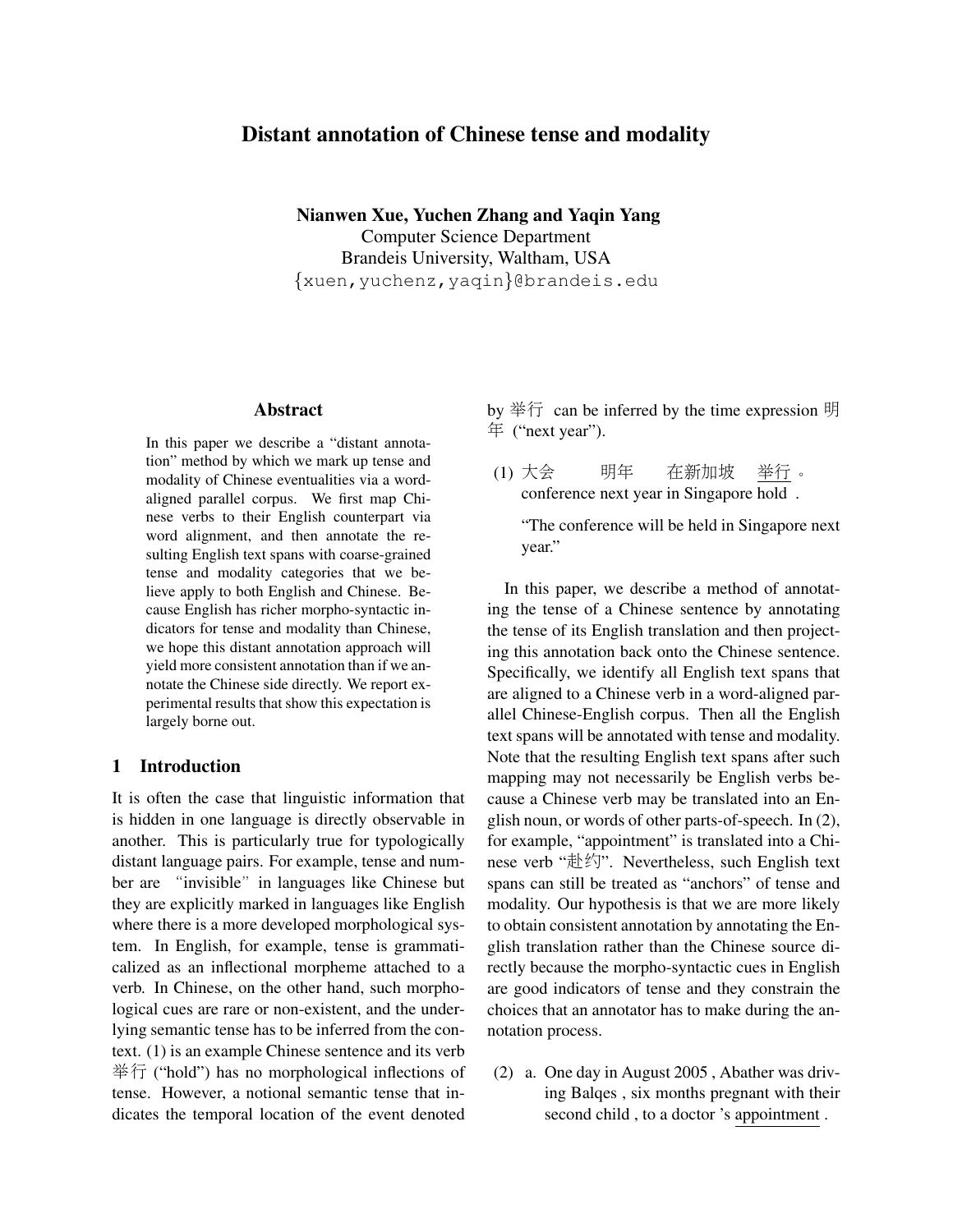b. <sup>2005</sup>年8月的一天,阿巴舍正开<sup>车</sup> <sup>送</sup>怀着他们第二个孩子已有六个月的<sup>巴</sup> 尔科斯赴<sup>约</sup> 去医生处。

It is important to note that the target of our annotation is the underlying semantic tense, not the grammatical tense. The semantic tense can be interpreted as a relation between the time that an event occurs and a reference time in the sense of (Reichenbach, 1947). In a written text, this reference time is usually the time when the document is created or the time when another event occurs. This relation does not change regardless of whether it has a morphosyntactic manifestation when a sentence is translated into a different language.

The grammatical tense, indicated by the morphosyntactic cues, do not always have a one-to-one correspondence with the semantic tense. In English, it has long been noted that the same surface morphosyntactic form may indicate very different underlying semantic notions of tense (Dinsmore, 1991; Cutrer, 1994; Fauconnier, 2007). For example, the morpho-syntactic form "are playing" in both (3a) and (3b) indicates present progressive tense, but underlyingly, while in (3a), the present tense indeed indicates a *present* time, in (3b), the present tense indicates a *future* time. Typically, however, these morpho-syntactic cues have a relatively straightforward correspondence with their underlying semantics in the source language, making the manual annotation of the underlying semantics very straightforward.

- (3) a. They are playing soccer in the park.
	- b. They are playing soccer next Tuesday.

In addition to the "polysemous" finite tense forms, there are also a large proportion of English verbs that appear in non-finite forms, which can also be construed as having multiple semantic tense values. The examples in (4) show that infinitives and gerunds can indicate past (4a, 4b), present (4c,4d) or future (4e,4f) times. When projected onto a target language, these non-finite forms need to be disambiguated so that the correct semantic tense can be accurately inferred from the context in the target language.

(4) a. I enjoyed reading the book.

- b. The prisoner managed to escape.
- c. I enjoy reading.
- d. To err is human, to forgive is divine.
- e. The prisoner is considering escaping.
- f. The prisoner hopes to escape tomorrow.

Tense is intricately related to modality. Although both (3b) and (4f) indicate future times, they differ in that (3b) indicates an event that has been previously scheduled to happen while (4f) describes an intended event that may or may not materialize. There is a higher level of certainty that the soccer playing event is going to happen than that escaping event will. In other words, although the tense is the same, the modality, which accounts for the degree of certainty of an event, is different.

The rest of the paper is organized as follows. In Section 2, we describe our annotation framework. We present the results of a preliminary annotation experiment in Section 3. Section 4 describes related work and Section 5 concludes the paper.

#### 2 Specifications

As described in Section 1, each Chinese verb instance is mapped to a text span in English and then annotation is performed on English text by labeling these text spans with tense and modality categories. Each text span is annotated along three dimensions to support the planned automatic inference of tense and modality on the Chinese side. The first dimension is the *semantic tense*, and the annotator must indicate whether the text span describes a past, present, or future event state. The second dimension is *event type* that indicates whether the text span represents a habitual event, an ongoing event, a completed event, an episodic event, or a state. The event type is annotated because it has been shown (Smith, 2001; Smith and Erbaugh, 2005; Xue, 2008) that in a language without explicit tense markers, event types are good indicators of tense. The third dimension is *modality*. The modality dimension is broadly construed and it classifies events or states as actual, intended (which encompasses expected, planned events), hypothetical (as in conditional clauses) or modalized. An event or state is modalized if it occurs with a modal verb that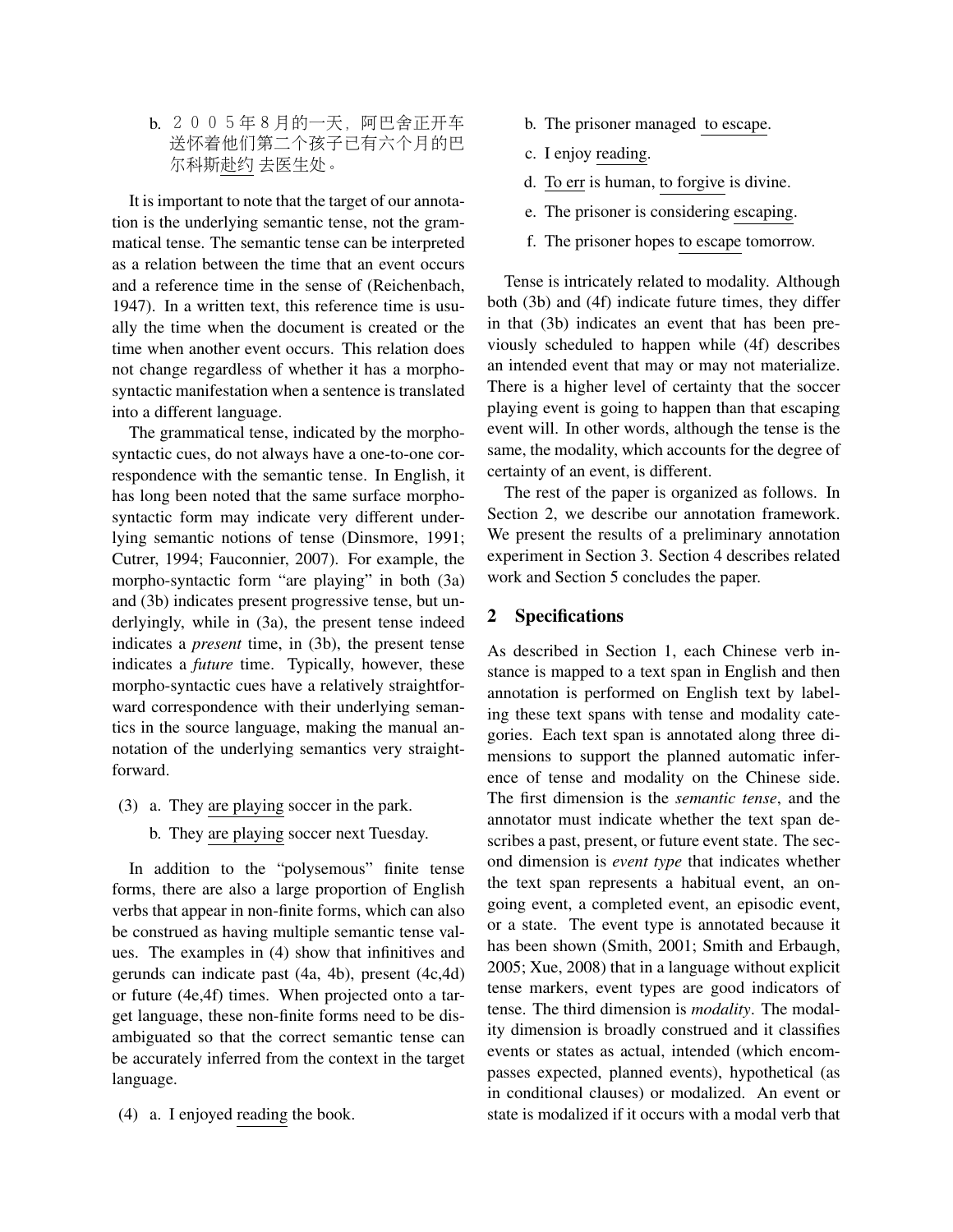indicates possibility, necessity, or ability. These categories are very coarse-grained and we did not get into the finer distinctions of different types of modality. Each of these categories are described in greater detail below and illustrated with examples.

When annotating the semantic tense, some of events or states cannot be interpreted in relation to the document creation time and we have to annotate its relative tense. In such cases, we also link this text span to another that it depends on for its temporal interpretation. These links are all in the direction from the *dependent* text span to its *head* span. Such dependent text spans are typically tagged with one of the relative tense categories that include *Relative Present*, *Relative Past* or *Relative Future* when annotating *tense*.

As a practical matter, we also need to determine whether a text span needs to be annotated for all three dimensions in the first place. In (5a), for example, text spans that consist entirely of auxiliary verbs do not need to be annotated if they are followed by a main predicate and the tense and modality annotation will be associated with the main predicate. In (5b), the text span is a modal verb, and modal verbs only need to be annotated for tense, but not for event type and modality. In some cases, a verb as part of a Chinese verb compound is mapped to an adverbial particle or a preposition in English and such particles or prepositions need not to be annotated as the tense and modality is attached to the main verb in the compound. An example is given in (5c), and the main verb is italicized and the preposition is underlined.

- (5) a. Six months after the kidnapping , he still had n't *gotten the surgery* he needed to heal his burned flesh.
	- b. You can make a contribution at : International Catholic Migration Commission Citibank USA 153 East 53rd Street , 16th floor New York, NY 10043.
	- c. Very few organizations are working on *getting* aid to Iraqi refugees.

### 2.1 Tense

We set up six categories for semantic tense, and these are *past*, *present*, *future*, *relative past*, *relative present*, and *relative future*. The relative tense categories are inspired by the discussions of tense in (Comrie, 1985), and they are triggered by verbs in non-finite forms that have a clear dominating verb ("head verb" in dependency structure terms) that it depends on for its temporal interpretation. A link will also be annotated between the dependent verb and its head verb. The annotation of links will be discussed in greater detail in Section 2.4. Each of these six categories are defined and illustrated below. The relevant text spans are underlined.

Past The text span describes an event or state that happened in the past.

(6) He started an engineering firm and worked with contractors such as ABB and Kellogg , Brown and Root;

Present The text span describes a present event or state. This includes a present state, an event that happens repeatedly in the present, a present on-going event, a completed event that has present relevance.

(7) It is centered on the Hongshui River hydroelectric plant .

Future The text span describes an event that will happen in the future, or a future state.

(8) Some people will prefer that option because it 's more convenient .

Relative Past The text span describes an event that happened in the past, or a past state relative to the event it depends on. In (9),"crossing" happened before the time "repeated" happened, i.e. "crossing" is relatively past to "repeated".

(9) After crossing a 30 - foot no man's land we *repeated* the process at the second wall .

Relative Present The text span describes an event that happens in the present, or a present state relative to the event it depends on. In (10), "taking up" happens at the same time with "'ve got", i.e. "taking up" happens at the present relative to "'ve got".

(10) I *'ve got* two dead monitors taking up space in my office .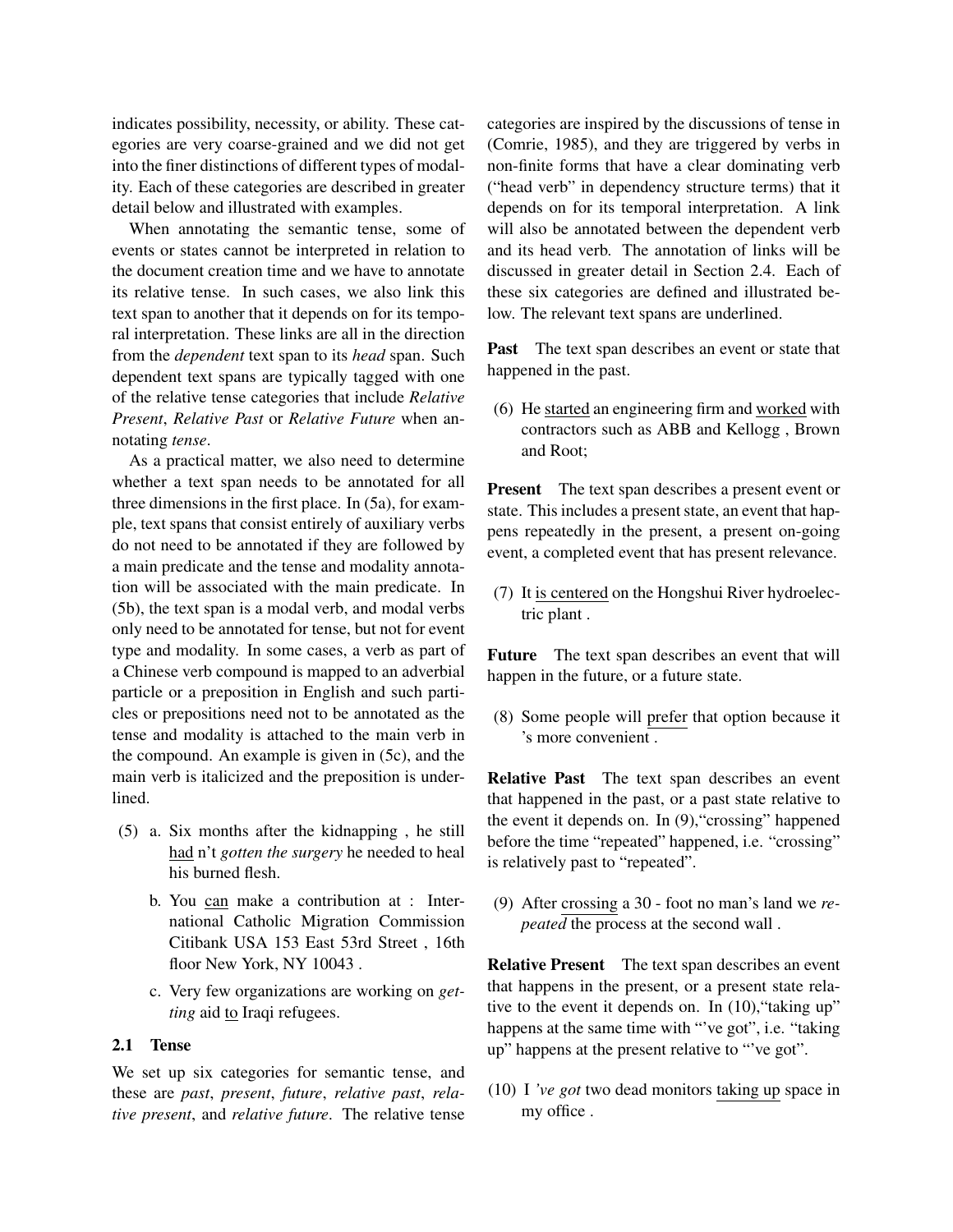Relative Future The text span describes an event that happens in the future or a future state relative to the event it depends on. In (11a), "to strengthen" depends on "has invested" for its temporal interpretation, and "to create" depends on "to strengthen". In (11b), "to be listed" depends on "approved" and the former logically occurs after the latter.

- (11) a. It *has invested* more than 130 billion yuan to strengthen the construction of infrastructures and basic industries so as to create a sound environment for expanding the opening up to the outside world . (link from "to strengthen" to "has invested", from "create" to "has invested", and from "for expanding" to "create")
	- b. Among them , 57 items *were approved* to be listed in the national , provincial and municipal Torch Plan and their quantity ratio is tops among the new , high level technology industry zones of the entire country

.

Even in English, annotating tense can be challenging in at least two scenarios, and the first one being when there is a mismatch between the grammatical tense and the semantic tense. In (12), for example, "reaches" has a grammatical present tense, but it should be interpreted an event that occurs in the future. In this case, the grammatical tense can be deceiving and can be an impediment that prevents the annotator from making the correct decision. The other scenario is when the text span is a verb that takes on a non-finite form of a verb (13a) or other grammatical categories such as nouns (13b) and adjectives (13c). When this happens, tense is grammatically under-specified even in English, just like in Chinese. In this case, the temporal interpretation of the event depends on the larger context rather than the event denoting verb itself. While event denoting verbs in non-finite forms such as infinitives and participles can be annotated with a relative tense with a link to its dominating verb, event denoting nouns and adjectives often do not have one single dominating event that it can get its temporal interpretation from. Therefore, for nouns and adjectives as well as participle forms modifying nouns, we do not annotate relative tense. Instead, we assign an absolute tense value that reflects the temporal interpretation of the event based on the context of the event. In (13b), for example, "acquittal" gets a past tense due to clues like "since", and "conviction" gets a past interpretation due to the fact that it has a temporal modifier "1999", which makes the temporal location of "conviction" explicit. In (13c), "rich" and "doting" are adjectives that modify nouns, and their temporal interpretation comes from the verb "appeared". These adjectives are translated from predicative adjectives in relative clauses in Chinese, which can also be interpreted for tense based on the larger context.

- (12) To ensure that the money reaches the Iraqi program , write Iraq - icmc on your check.
- (13) a. This should be a motif familiar to anyone acquainted with the literature of mind control and ritual abuse survivors : the father and first controller , passing his child - victim up the social ladder of abuse in return for status , protection and reward .
	- b. He 's moved on since his aquittal , like Gary Glitter did after his 1999 conviction , having departed last June for a Bahrain " vacation " from which he's yet to emerge .
	- c. For the people working at Bahrain  $\prime$  s malls , the person covered head to toe in a black veil , gloves and glasses appeared to be a rich, doting Saudi mother.

#### 2.2 Eventuality Type

We define five eventuality types, and these are *habitual event*, *state*, *on-going event*, *completed event*, and *episodic event*. The eventuality type is set up as a way to help infer tense. Habitual events, on-going events, and states, for example, tend to occur in the present by default, while episodic events tend to occur in the past by default (Smith and Erbaugh, 2005). Given that there is no grammatical tense in Chinese, such a classification may prove to be an important source of information that helps predict tense. Each of the five types is described and illustrated below, and the relevant text spans are underlined: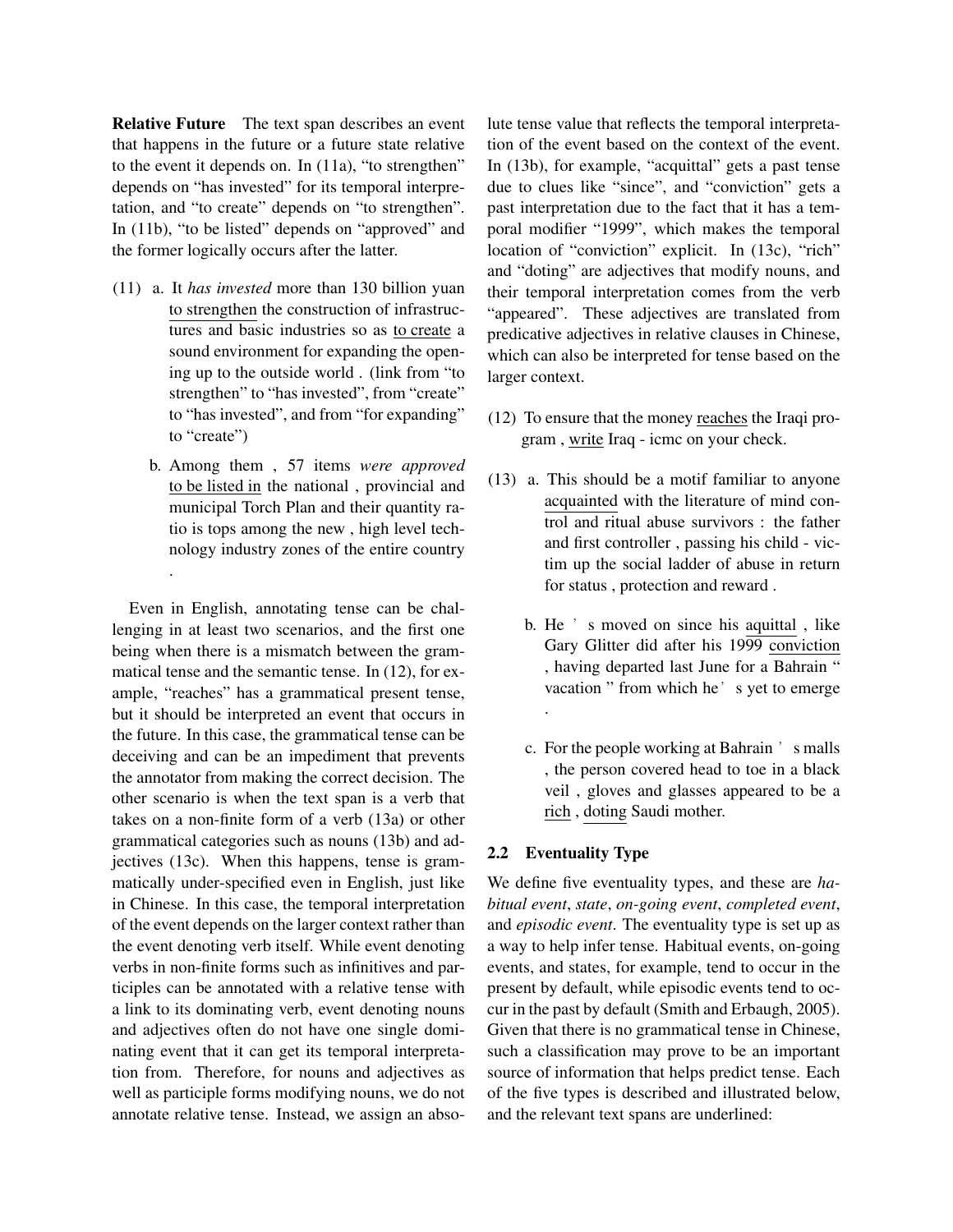Habitual Event The text span describes an event that happens repeatedly on a regular basis (14a, 14b). Habitual events are compatible with adverbial modifiers such as "often", "usually", "rarely","generally", "seldom", etc. Habitual events describe a pattern of actual events. General truths and statements also belong to this category (14c,14d).

- (14) a. I used to drive to work but now I take the bus.
	- b. At present , the Pu Kang Company , which produces the vaccine in this zone , has already formed a production scale of 5 million doses per year .
	- c. Time flies.

.

d. The moon travels around the earth.

State The text span describes an unchanging situation that will continue unless something happens to change it.

- (15) a. It is centered on the Hongshui River hydroelectric plant .
	- b. but the demand far outstrips the money available to us , says Magy Mahrous , who oversees the project.
	- c. According to investigation , each enterprise entering this zone has one or more new , high level technology projects or products

On-going Event The text span describes an event that is on-going. The progressive aspect marker is generally a good indicator of this type of event.

- (16) a. At the school, where Bush was reading a story to a group of second-graders, the news came on TV that a second jet had hit the World Trade Center .
	- b. God is testing us , he said .

Episodic Event The text span describes a situation that involves some sort of change or occurrence.

(17) a. The National Weather Service reported that two other tornadoes touched down in the region - one in east Lindale, another in southeast Calhoun.

b. Gross domestic product, the broadest measure of the nation's economic growth, contracted at an annual rate of 0.1% from October to December, the Commerce Department said Wednesday.

Completed Event The text span describes a past event that has present relevance.

(18) Within three to five years , Beihai has constructed the framework of a modernized city.

### 2.3 Modality

This dimension is used to distinguish events that actually happens from events that are intended, expected, possible, required, hypothetical. We define four modality categories – *actual event* is for events that actually happens, while non-actual event types include *intended event*, *hypothetical event*, and *modalized event*. These are described and illustrated below:

Actual Event The text span describes an event or state in the real world that actually happened, happens, is happening or will happen. This includes habitual events that happen repeatedly, or negated event that actually do not happen.

(19) Beihai has already become a bright star arising from China 's policy of opening up to the outside world .

Intended Event The text span describes an intended or expected event or state that does not necessarily happen or hold in the real world. This covers events that are intended, expected, planned, etc. An intended event typically follows a main verb and denotes the purpose or intention of the main verb. Those text spans are typically verbs in non-finite forms and are linked to a main verb that occurs before or after it. Text spans following modal verbs are excluded from this category, and are put into *Modalized event* category.

(20) a. It has also drafted three documents for attracting foreign capital , strengthening horizontal economic integration and allowing more authority for foreign operations .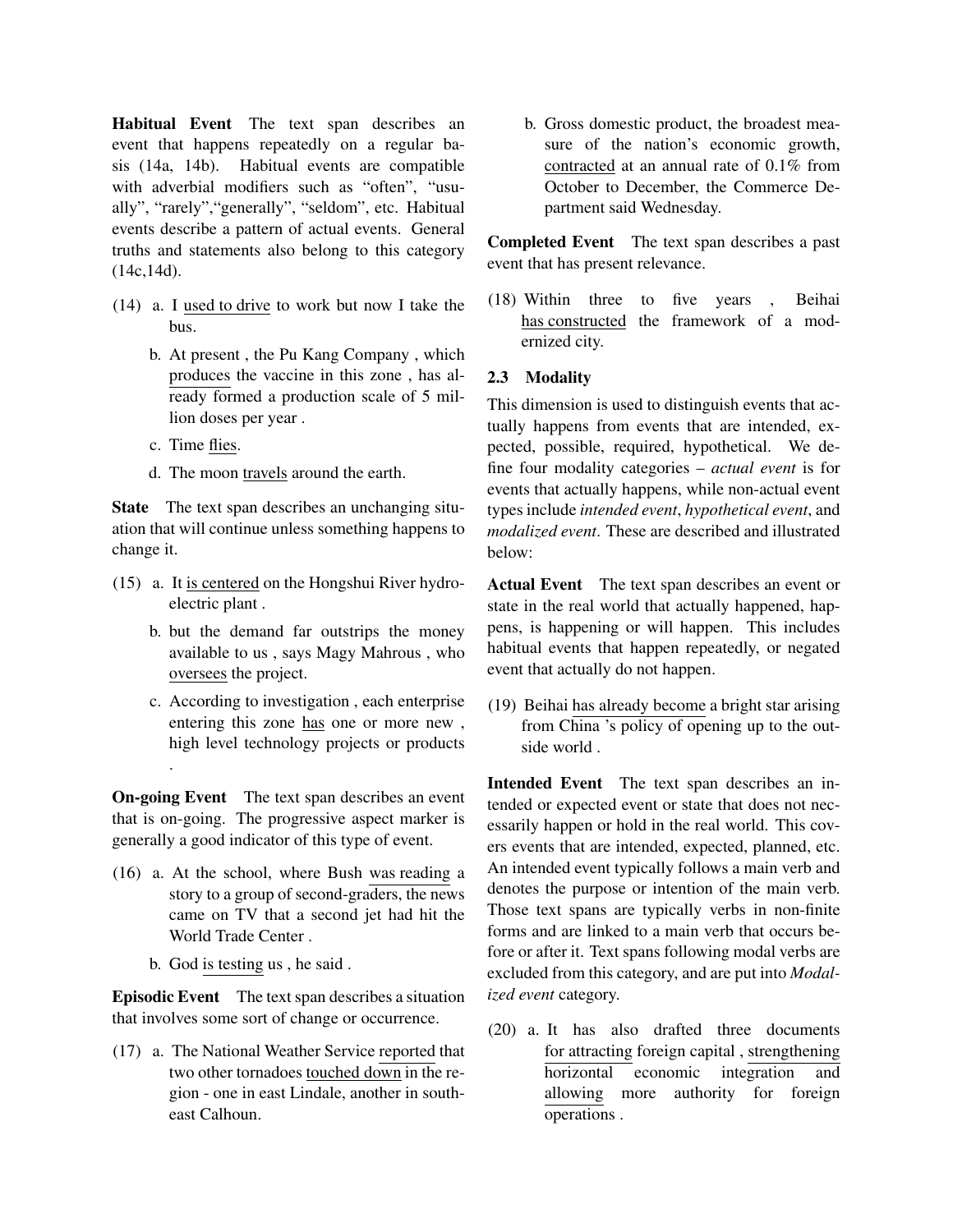b. Among them , 57 items were approved to be listed in the national , provincial and municipal Torch Plan and their quantity ratio is tops among the new , high level technology industry zones of the entire country .

Hypothetical Event The text span describes an event or state that is in a conditional (e.g., if, when) clause or takes place conditional on something else, and does not necessarily happen in reality.

(21) Would the experiment have been as successful if they had not spent the money ?

Modalized Event The text span follows a modal verb, and describes a possible or necessary event or state, or an ability.

- (22) a. The recent confrontation could ignite regional convulsions as Turkey is sucked into Syria, leading to belated actions from the international community.
	- b. That now will not happen, but it is possible that he could be summoned by Congress to testify later.

Our annotation scheme for modality as it currently stands is still very coarse-grained. For example, we do not distinguish the different types of modalities traditionally introduced by modal verbs, such as epistemic and deontic modals. The classification is also shallow in that our intent is to simply identify syntactic constructions that have a modal interpretation. For instance, the sentences in (23) definitely expresses uncertainty, but because they are not associated with one of the above syntactic constructions, they are still considered to be "actual", which is the default category for modality.

- (23) a. It will probably rain tomorrow.
	- b. It will possibly rain tomorrow.

### 2.4 Links

The annotation of links is triggered by events expressed by verbs in non-finite forms that have a clear dominating (head) verb. The annotation of links is closely tied to the annotation of relative tense. When an event is annotated with a relative tense category,

a link is annotated so that the relative tense of the dependent event can be interpreted in relation to the temporal location of the dominating verb. The link is always in the direction from a dependent text span to a head text span.

- (24) a. To further expand the opening up to the outside and promote outwardly economic development , Guangxi has come up with a series of policies to make use of foreign investments .
	- b. This development zone is located in the downtown area of Hangzhou , a famous Chinese scenic sightseeing city , and is a national level new , high level technology industry development zone approved for construction by the State Council in 1991 .

In (24a), "expand" and "promote" are both linked to "has come up with", with relative future tense assigned to the first two spans. In (24b), "for construction" is annotated with a relative future tense and linked to "approved".

# 3 Annotation Experiments

As of this writing, we have completed the first round of our annotation experiments. We selected 50 sentences, which consist of 944 words, from the Parallel Aligned TreeBank (Li et al., 2012) from the LDC. There are 167 text spans that are marked up as event anchors. The annotation experiment involves three annotators. Each sentence is annotated three times and we computed their pairwise agreement statistics. The results of the average agreement scores are presented in Table 1:

|        | Tense     | Event Type | Modality  |
|--------|-----------|------------|-----------|
| Agree- | 78.6%     | 73.5%      | 81.4%     |
| ments  | (131/167) | (123/167)  | (136/167) |
| Kappa  | 0.71      | 0.65       | 0.70      |
| scores |           |            |           |

Table 1: Inter-annotator agreement

It is premature to draw any firm conclusions about the effectiveness of this distant annotation approach with this first round of annotation, but it is worth noting that the inter-annotator agreement statistics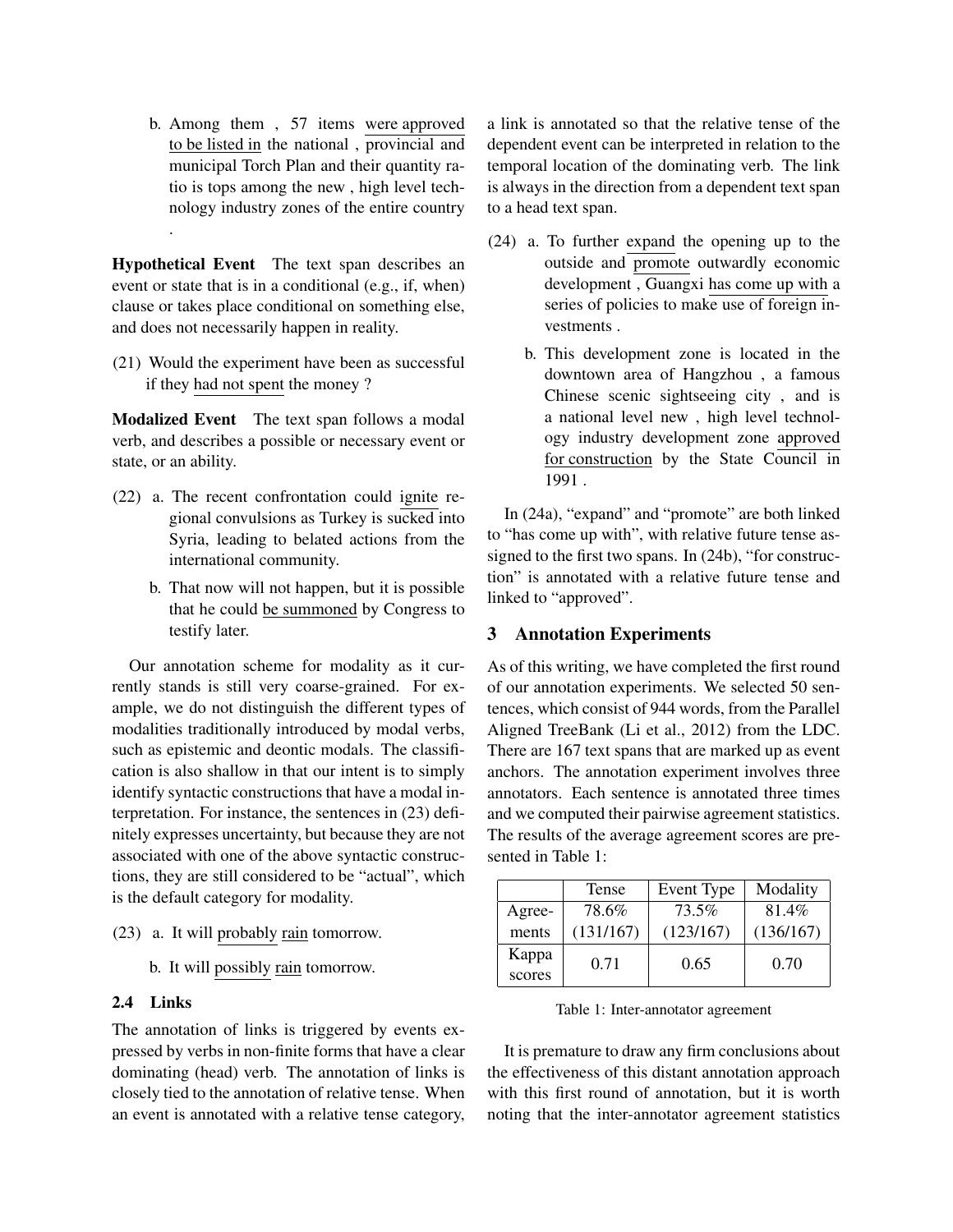are already comparable with and even better than that reported in (Xue et al., 2008) where tense is directly annotated on Chinese text using annotators that have undergone significant training and there were a smaller number of tense categories (four). We believe this shows the initial promise of this approach. From the statistics in Table 1, we can also see that our annotators show better agreement for Modality and Tense than Eventuality Type. We analyzed our annotation results through confusion matrices which show that the most difficult distinction for Tense is between *Present* and *Future*, and the confusion happens mostly on modal verbs, modalized events and hypothetical events, where it is difficult to distinguish these two tenses. The most challenging distinction for Eventuality is between *Habituals* and *State*, indicating that the distinction between those tags is still vague and not clearly defined.

# 4 Related Work

In a series of TempEval evaluations (Verhagen et al., 2007; Verhagen et al., 2010) that are aimed at detecting time expressions, events and the relations among them, (abstract) tense determination is formulated as a task of determining the relation between an event and the document creation time. TempEval uses a fairly coarse-grained set of values (Before, Before or overlap, Overlap, After, After or Overlap) to represent abstract "tense". The "tense" annotation task in the TempEval evaluations targets the main event of a sentence, while we are attempting to annotate the semantic tense for all eventualities, including events and states in non-finite verb forms or even in nominal forms. We also define an *event type* classification that is intended to help infer tense, mindful of the fact that there will not be morpho-syntactic cues on the Chinese side that can help make such determination. We also attempt to set up a fairly coarsegrained classification system for modality of events. Tense, aspect, and modality are also annotated in the TimeBank (Pustejovsky et al., 2005) as attributes of events, but TimeBank generally annotates the grammatical tense of English verbs. For example, the tense of an event that takes the form of a non-finite verb or a noun will get the value of "None" even though the semantic tense for some non-finite verbs

can be determined, as shown in (4). We target the semantic tense instead of the grammatical tense because we think they are "transportable" across languages. Our ultimate goal is to infer the semantic tense on the Chinese side, not just on the English side.

A recent attempt to annotate and disambiguate the semantic tense for English is by Reichart and Rappoport (2010), who introduced a more general Tense Sense Disambiguation (TSD) task that provides a fine-grained sense taxonomy for tense. They view tense as having three different levels: Concrete (surface) Syntactic Forms (CSF, e.g., am/is/are Ving), Abstract Syntactic Forms (ASF, e.g., present progressive), and a taxonomy of 103 different underlying senses. For example, Reichart and Rappoport define 11 underlying senses for the "simple present" ASF which include "things that are always true", "general and repeated actions and habits", "plans, expectations and hopes". These fall under the scope of modality in theoretical linguistics research (Kratzer, 1981; Carlson and Pelletier, 1995; Guéron and Lecarme, 2008). Reichart and Rappoport essentially use modality as a semantic dimension to disambiguate the different "senses" of abstract tense forms. Their goal is to predict the underlying senses given the surface CSFs. We target similar distinctions in our annotation, but instead of treating these distinctions as unstructured finegrained senses, we classify events along three different dimensions that in conjunction can make similar distinctions in a more structured manner.

On the Chinese side, there have been several past attempts to infer "tense" for Chinese automatically using statistical models and modest success has been reported. There are two general approaches to "tense" inference for Chinese. The first approach has been to manually annotate tense on Chinese verbs (Ye et al., 2006; Ye, 2007; Xue et al., 2008; Xue, 2008) and use the annotated data to train statistical models to predict tense in previously unseen text. (Xue, 2008) has shown that even though there are no morpho-syntactic clues for tense in Chinese, contextual information can be exploited to infer "tense". Such contextual information includes explicit clues such as time expressions and aspect markers as well as implicit information such as verb types: bounded events (e.g., "explode") tend to oc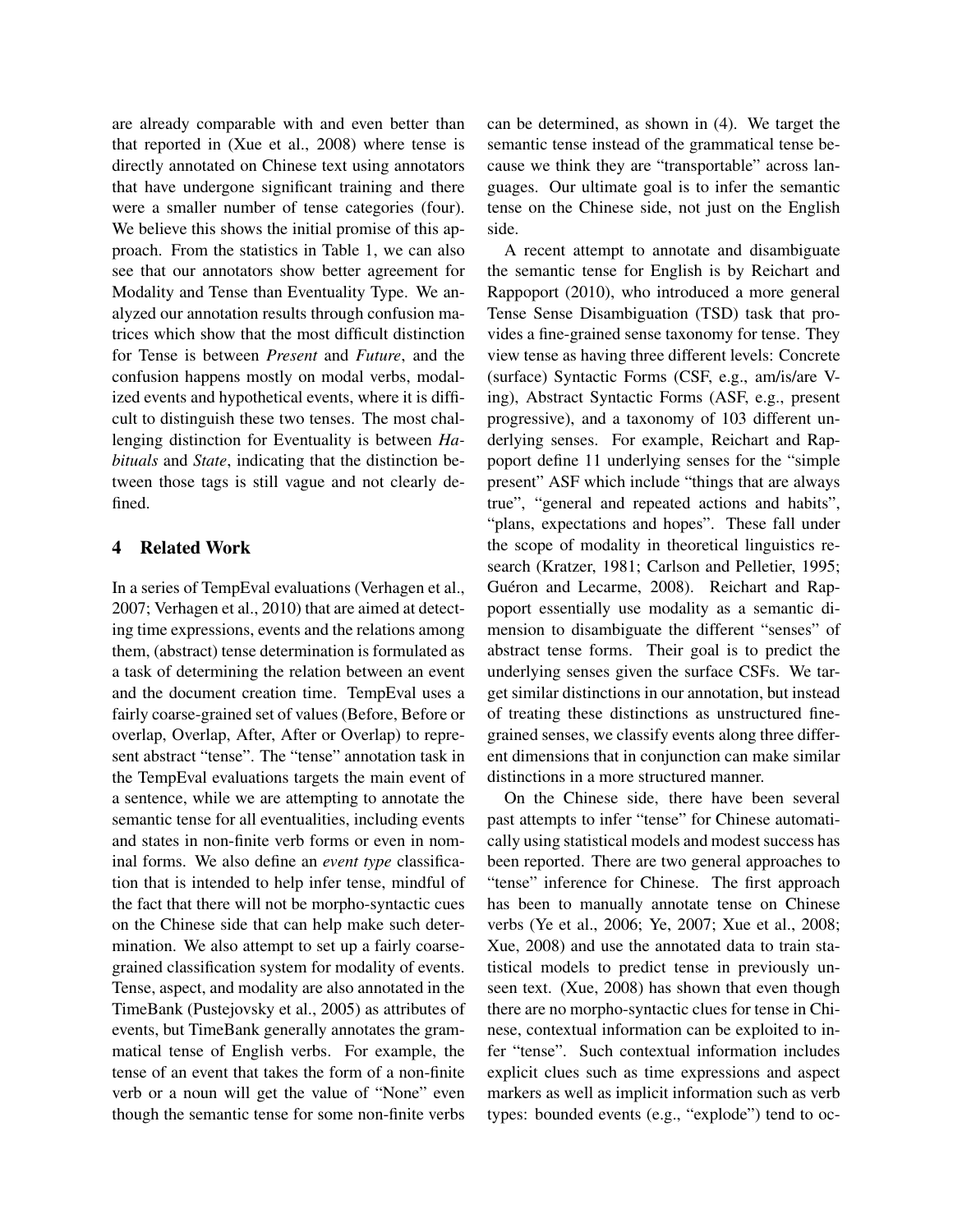cur in the past while unbounded events tend to occur in the present (e.g., "believe, know, like"), a generalization first articulated in (Smith and Erbaugh, 2005). Maintaining consistency among annotators when annotating a phenomenon with a total lack of explicit surface cues, however, proved to be a very challenging task. (Xue et al., 2008) reported an inter-annotator agreement of 75% despite of using a fairly coarse-grained tagset (Xue et al., 2008), a result that is comparable to that of our first round of annotation. The second approach is cross-lingual projection and this is the tack that Liu et al (2011) took. They mapped grammatical tense in English onto Chinese via word-aligned parallel text. The issue with mapping the surface grammatical tense is that, as we discussed above, the syntactic forms of tense are ambiguous with regard to their underlying semantics. As a result, when they are projected onto a different language, the same context will point to different grammatical tense categories. This will confuse the statistical machine learning models and hamper their performance and hence limit the utility of the resulting automatic systems.

We believe that our distant annotation approach combines the best of both worlds. Unlike manual annotation on just the target language (Chinese) side, we benefit from the presence of the morphosyntactic cues in the source language (English). Effectively, our distant annotation approach allows us to annotate the underlying semantics of tense in the easier source language and map it to the more difficult target language. At the same time, unlike direct projection of surface forms of tense, our distant annotation approach maps the surface forms to an underlying semantic representation that is free from language-specfic idiosyncracies at the morphosyntactic level.

### 5 Conclusions and Future Work

We describe a distant annotation approach for annotating the tense, event type and modality of events in Chinese text by annotating their English counterpart via a word-aligned parallel corpus. Preliminary results indicate that this approach shows promise as an effective alternative to annotating the Chinese text directly, a challenging task since Chinese does not have the morpho-syntatic cues that constrain annotation choices. We are currently performing additional annotation experiments while refining our annotation guidelines. The ultimate goal is to generate consistently annotated data on the Chinese side that can be used to train statistical models to automatically predict tense, event type and modality of Chinese events. We believe such a tool would benefit a wide variety of natural language applications that include Machine Translation and Information Extraction.

#### Acknowledgment

This work is supported by the IIS Division of National Science Foundation via Grant No. 0910532 entitled "Richer Representations for Machine Translation". All views expressed in this paper are those of the authors and do not necessarily represent the view of the National Science Foundation.

#### References

- Gregory N. Carlson and Francis Jeffry Pelletier. 1995. *The Generic Book*. Chicago: University of Chicago Press.
- Bernard Comrie. 1985. *Tense*. Cambridge University Press.
- Michelle Cutrer. 1994. *Time and Tense in Narratives and Everyday Language*. Ph.D. thesis, University of California in San Diego.
- John Dinsmore. 1991. *Partitioned Representations*. Dordrecht, Netherlands: Kluwer.
- Gilles Fauconnier. 2007. Mental Spaces. In Dirk Geeraerts and Hubert Guyckens, editors, *The Oxford Handbook of Cognitive Linguistics*.
- Jacqueline Guéron and Jacqueline Lecarme. 2008. Time *and Modality*. Springer.
- Angelika Kratzer. 1981. The notional category of Modality. In H.J. Eikmeyer and H. Rieser, editors, *Words, Worlds and Contexts*. Berlin: de Gruyter.
- Xuansong Li, Stephanie Strassel, Stephen Grimes, Safa Ismael, Mohamed Maamouri, Ann Bies, and Nianwen Xue. 2012. Parallel Aligned Treebanks at LDC: New Challenges Interfacing Existing Infrastructures. In *Proceedings of LREC-2012*, Istanbul, Turkey.
- Feifan Liu, Fei Liu, and Yang Liu. 2011. Learning from chinese-english parallel data for chinese tense prediction. In *Proceedings of the 5th International Conference on Natural Language Processing*, pages 1116– 1124, November.